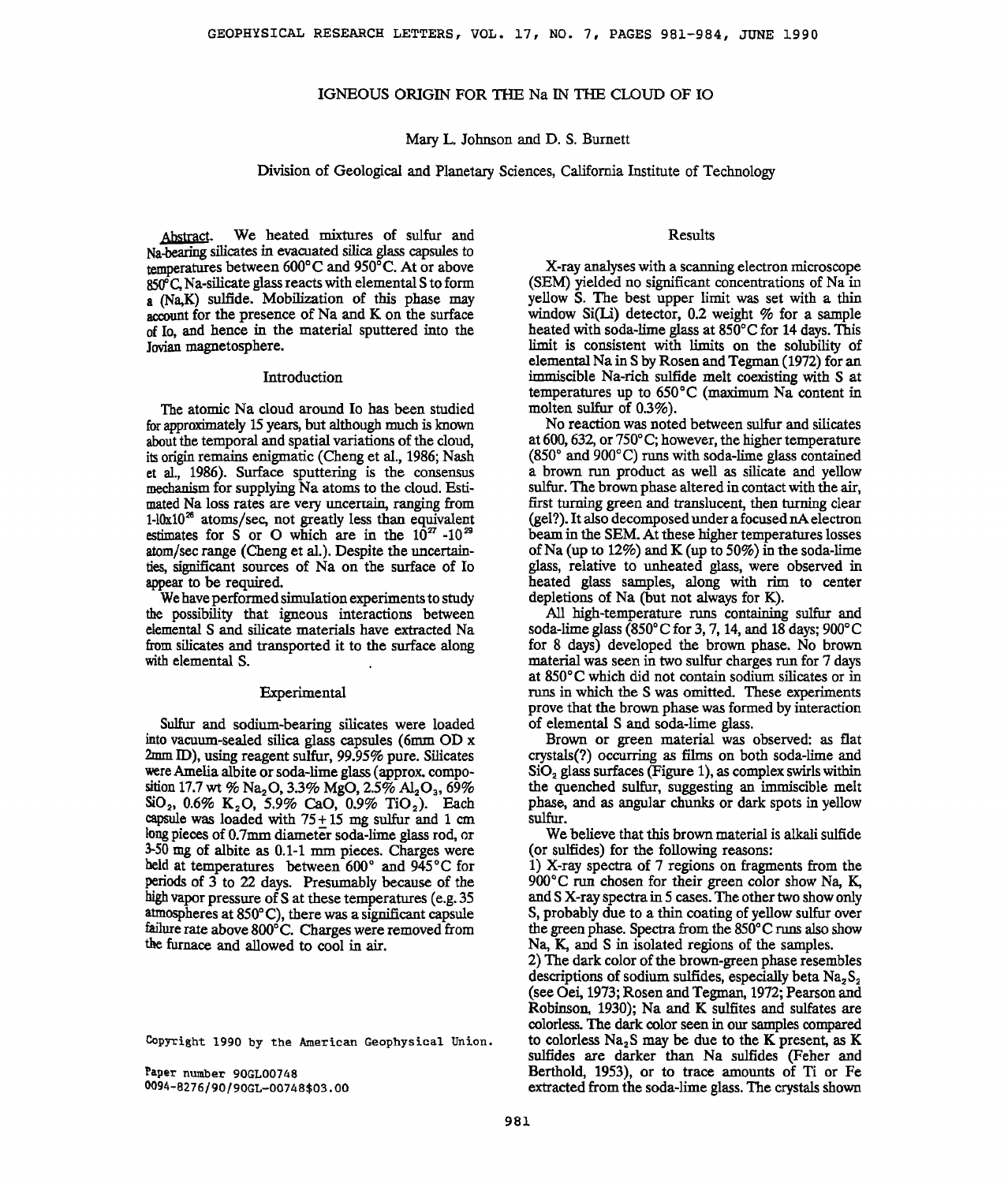

**Fig. 1. SEM Back-scattered image of surface of**  soda-lime glass rod, 900°C run, showing sulfur (bright, **porous), alkali sulfide phase (light gray flat prisms covering most of image; some crystals are cracked** 

in Figure 1 resemble those of  $Na<sub>2</sub>S<sub>2</sub>$  in Plate 1 of Pearson and Robinson (1930).

**3) Semi-quantitative analyses of the X-ray spectra of**  six regions from the 900 $^{\circ}$ C run give a 1:1 ( $\hat{N}a+K$ ):S **ratio in four cases (Figure 2). These analyses are uncertain because they are not made on flat polished samples as is required for quantitative X-ray microanalysis; however, an attempt was made visually to orient the analyzed areas into flat-lying geometry. Some of the samples were rotated by +5 degrees with no noticeable changes in the X-ray spectra. The clustering of the alkali to sulfur ratio around 1 appears to be significant and rules out sulfates or sulfites for which the alkali to sulfur ratio would be 2.** 

**There are complications in the data presented on Figure 2. It is likely that air exposure has partially oxidized/hydrated the green materials analyzed. This may lead to alkali sulfate formation which may explain the point with alkali/S about 2. Alternatively, both**   $(Na,K)_{2}S$  and  $(Na,K)_{2}S_{2}$  may be present. We also **cannot rule out the possibility that small amounts of sulfite or sulfate are present which, being colorless,** 

**transverse to their length), and devitrified glass (dark gray, right hand side). The radiating needles on the**  glass surface are CaMgSi<sub>2</sub>O<sub>6</sub>.



**Fig. 2. Semi-quantitative analyses of alkali sulfide phase (ZAF correction; Amelia albite Na standard, Asbestos microcline K standard; anhydrite S standard). Four**  points show Na<sub>2</sub>S<sub>2</sub> stoichiometry, and one is consistent with Na<sub>2</sub>S. Note variable K to Na ratio.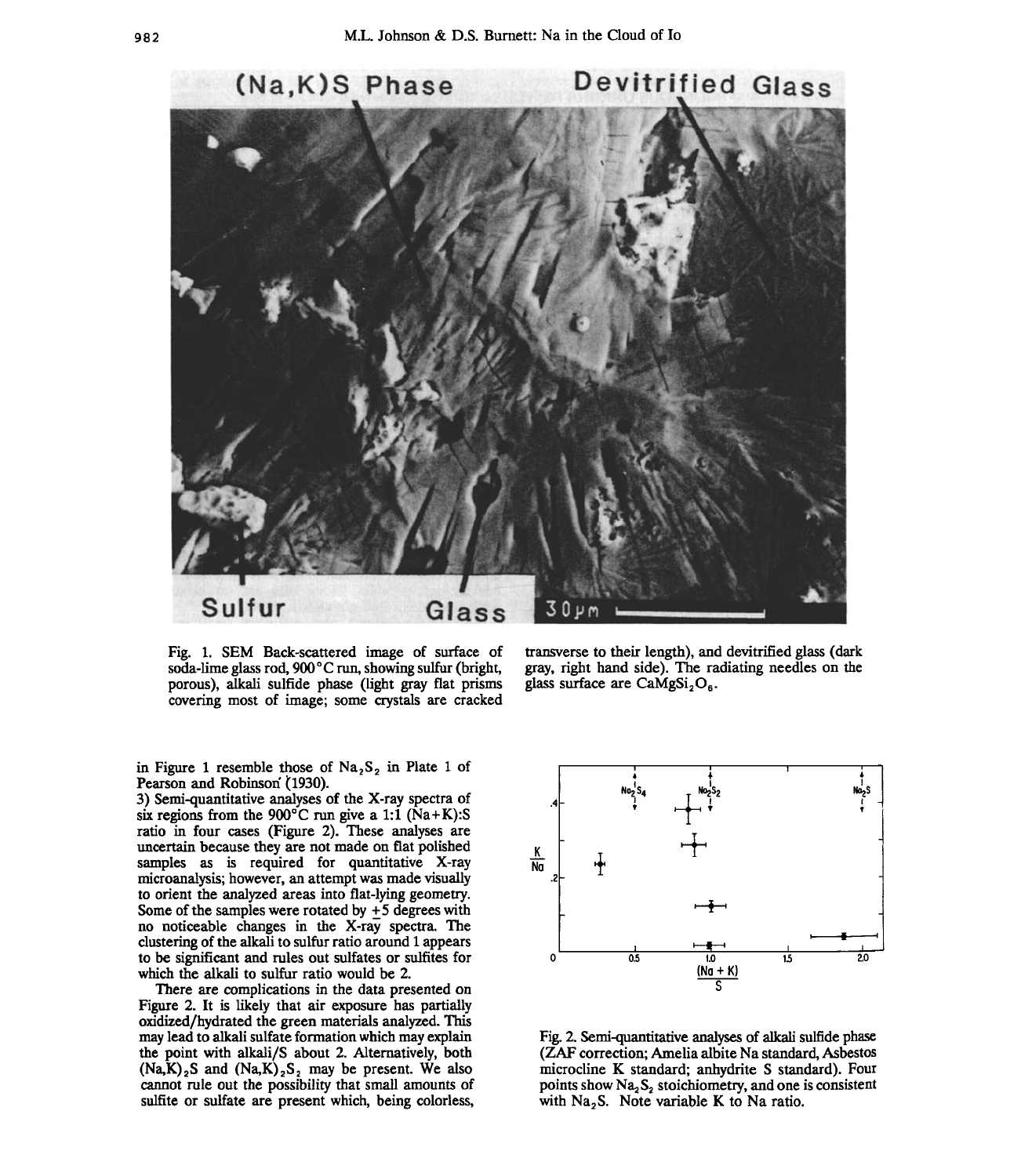would be easy to miss in the presence of a large **amount of yellow-white S. The point on Figure 2 with low alkali/S can be explained by an admixture of S in the 5-10 micron beam spot as the sulfide and S are intimately mixed. The possibility that all analyses represent mixtures of (Na,K)<sub>2</sub>S and S cannot be**<br>classicaled out but the clustering of such analyses **completely rued out, but the clustering of such analyses**  near alkali/S = 1 would not be expected. The variable **K/Na probably reflects lack of equilibrium associated with only partial reaction of S and silicate.** 

Albite runs at 850 and 950°C did not contain **brown-green material, and no Na-sulfur compounds have been found. The albite showed evidence of**  reaction, being essentially destroyed in the 950°C run: but this very likely reflects reaction with the SiO<sub>2</sub> glass **container. These samples had extensive air exposure before the significance of dark-colored material was**  appreciated, thus there is a remote possibility that **sulfides were present but have reacted. Alternately, mlfides may not be dark-colored if K, Ti, or other elements from the soda-lime glass are important coloring agents.** 

#### **Discussion**

**We have shown that, while the solubility of Na in sulfur is probably not significant, elemental sulfur will react with silicate glass to produce alkali sulfides. It is quite plausible that analogous igneous processes could occur on Io and that alkali sulfides are a natural consequence of igneous activity on a S-rich planet. 3dkali sulfides suspended in elemental S flows or erupted could be the source of the Na (and K) observed around Io. The phase we have formed,**   $(Na,K)_{2}S_{2}$ , is presumably that favored by the kinetics **of our experiments and need not be the actual compound formed on Io.** 

**The absence of Si in the inner magnetosphere ion mass distributions (e.g. Krimigis and'Rolef, 1983; Vogt et al., 1979) is a strong argument that direct sputtering of silicate materials cannot account for the atomic Na cloud; however there are indirect means, e.g. volcanic outgassing ofalkalis followed by sputtering, that can preferentially derive the Na from silicates (compare Hapke, 1989).** 

**The reflectance spectra for Io are compatible with**  large amounts of Na<sub>2</sub>S (see e.g. Nash et al., 1986; Clark **et al., 1986; Nash, 1988). Thus, several studies have proposed Na2S as the Na compound on the surface of Io (see e.g. Fanale et al., 1982, Nash et al., 1986, Chrisey etal., 1988) but relatively little discussion has**  been given of how Na<sub>2</sub>S might form. Na<sub>2</sub>S is not found terrestrially or in meteorites, although (Na,Fe), (Na,Cr) **and K-sulfides are known. VanHecke and Nash (1984) and Lunine and Stevenson (1985) propose that the interaction of elemental S and silicates would form Na-sulfides. VanHecke and Nash (1984) base their**  conclusion on thermodynamic calculations for Na<sub>2</sub>S **formation by reaction of S with Na ortho- or**  metasilicates. One could quibble about the relevance of **these specific reactions, but our experiments**  demonstrate the plausibility of their basic suggestion. Because of the relatively low sputtering yield of Na<sub>2</sub>S, Chrisey et al. speculate that polysulfides are dominant.

**Based on terrestrial and meteoritic experience, it is not intuitive that sodium should form sulfides rather than silicates or oxides under igneous conditions. However, alkali sulfides are thermodynamically stable, as discussed by Lewis (1971). For example the reaction** 

 $2 \text{ Na}_2\text{O} + 3 \text{ S} - 2 \text{ Na}_2\text{S} + \text{SO}_2$ **is favorable thermodynamically at igneous temperatures (compare VanHecke and Nash), although the equivalent reaction with albite is not favorable, consistent with our observations. Lewis also noted that K sulfides are more stable than Na sulfides, and, indeed, K partitions more strongly than Na into the sulfide phase in our experiments.** 

**Reaction of volcanic glass on Io with sulfur could**  provide a mechanism for forming SO<sub>2</sub> along with **sulfides. The data on Io-derived material in the Jovian**  magnetosphere suggests that there is much more SO<sub>2</sub> **than Na on the Io surface, but quantitative estimates are highly uncertain, and given the ease by which surficial deposits would be preferentially observed and**  sputtered, the importance of SO<sub>2</sub> relative to more **reduced S compounds could be less than has been generally believed.** 

**As noted, there is little terrestrial or meteoritic evidence for the theoretical stability of alkali sulfides. In the equilibrated enstatite (E6) chondrites, which are the best approximation to an equilibrium assemblage under very low oxygen fugacity (which favors sulfide formation), Na and K are found in feldspar, although other lithophile elements such as Ca, Ti, Mn, U, and Th are found in sulfides (Furst et al., 1981). Similarly, Murrell and Burnett (1986) found little partitioning of K from a silicate to an Fe/FeS liquid. Given these observations, our success in producing alkali sulfides**  may be due to the high S<sub>2</sub> fugacity in our experiments rather than low O<sub>2</sub> fugacity associated with enstatite **chondrites.** 

**Silicate melts continually invading the crust of Io (e.g. Kieffer, 1982, Lunine and Stevenson, 1985) provide high temperatures for reaction and a source of Na. Because a high sulfur fugacity appears necessary to form Na-sulfides, the existence of the Io Na cloud itself may be a strong argument for free sulfur on Io, as there is little direct evidence for elemental S (see e.g. Clark et al., 1986, Hapke, 1989). A complication to this interpretation is the possibility that direct reaction of**  SO<sub>2</sub> with silicates might form Na-sulfur compounds **(VanHecke and Nash), independent of the presence of elemental S.** 

**The origin of elemental S on Io is a major issue. CI chondrites contain a few percent free sulfur, lesser amounts bound up in hydrocarbons, and free sulfides. There are large amounts of S as free sulfates or sulfide in layer-lattice silicates (DuFresne and Anders, 1962; McSween, 1979). Thus, a CI source model for Io automatically delivers elemental and oxidized S (compare Lewis, 1982); however, the effect of planetary accretion on this disequilibrium assemblage is unclear.** 

**Given elemental S and volcanic activity, neither evaporite deposits nor an aqueous/icy prehistory for Io, as suggested by Fanale et al. (1977), are required to explain the atomic Na cloud, although a literal CI-analog parent material would have to lose a lot of water. Perhaps the water could have been lost in the proto-Jovian nebula before Io accreted.**